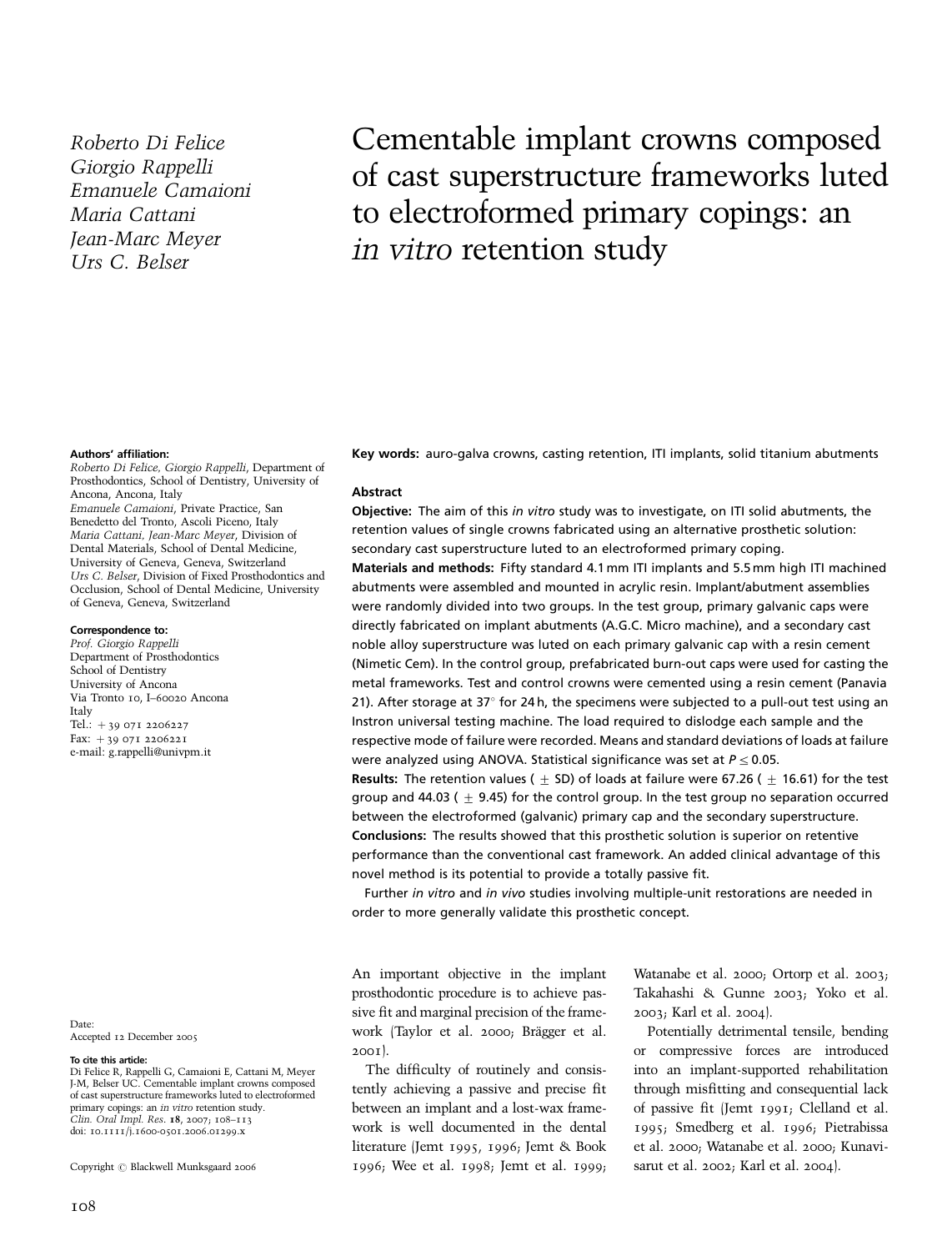The biological and mechanical problems possibly correlated to prosthesis misfit have been questioned and it was suggested that the misfit may be more important in mechanical failure than in biological complications (Adell et al. 1981; Jemt 1991; Kohavi 1993; Kallus & Bessing 1994; Carr et al. 1996; Jemt & Book 1996; Smedberg et al. 1996; Jemt & Lekholm 1998; Jemt et al. 2000).

To minimize prosthetic complications, it is recommended to follow an accurate and meticulous implant prosthodontic protocol to optimize metal framework adaptation (Taylor 1998; Wee et al. 1999; Taylor et al. 2000; Brägger et al. 2001).

The conventional lost-wax technique, generally used to create prosthetic superstructures on implant abutment, often results in warpage and lack of passivity (Jemt 1995, 1996; Jemt & Book 1996; Riedy et al. 1997; Jemt et al. 1999; Watanabe et al. 2000; Ortorp et al. 2003; Takahashi & Gunne 2003; Yoko et al. 2003; Karl et al. 2004).

Moreover, to obtain the passivity and marginal precision, the one-piece multiunit metal framework has to be frequently sectioned and conventionally soldered (Sutherland & Hallam 1990; Thoupos et al. 1995; Zervas et al. 1999; Watanabe et al. 2000; Hatano et al. 2003).

Alternatively, very effective 'high-tech' combined approaches have been proposed: the spark erosion technique (Van Roekel 1992a, 1992b; Rubeling 1999; Renner 2000; Contreras et al. 2002), laser welding (Sjogren et al. 1988; Riedy et al. 1997; Iglesia & Moreno 2001; Jemt et al. 2003) and computer numeric controlled (CNC) milling of titanium frameworks (Andersson et al. 1989; Jemt et al. 1999; Ortorp & Jemt 2002; Ortorp et al. 2003).

In recent years, a simple treatment modality has been developed: using intraoral luting of a framework to primary crowns. This allows to create, in a clinical setting, a precise and passive framework fit (Aparicio 1994, 1995; Weigl 2000).

The marginal fit is insured by the primary caps (Weigl suggested an electroformed gold cap directly fabricated on the implant abutments) and the secondary structure can easily be fabricated in one single piece. In order to obtain the prosthetic passivity, the secondary structure is subsequently intraorally luted to the primary caps.

The 'Weigl technique' is also cost effective and less operator dependent (Weigl 2000).

The purpose of this study was to test the retention and mode of failure, on ITI solid abutments, of single crowns fabricated using a secondary cast framework luted to a primary galvanic cap vs. the retention of single crowns fabricated with a conventionally cast framework.

More particularly, the aim of the study was to test the null hypothesis that there is no difference in retention between traditional cementable implant crowns and implant crowns based on electroformed primary coping.

## Material and methods

Fifty 10 mm-long and 4.1 mm-wide ITI solid screw implants (Institut Straumann AG, Waldenburg, Switzerland) were mounted, using a dental surveyor, in a self-polymerizing acrylic block (Repair Material, Dentsply International, Milford, DE, USA). Standard  $5.5$  mm-long,  $8^\circ$  tapered machined abutments (Institut Straumann AG) were placed on each implant and torqued to  $35$  N cm. The implant/abutment assemblies were arbitrarily divided in two groups. In the test group (Fig. 1), 25 primary galvanic crowns were directly and individually fabricated on the implant abutments using the A.G.C. Micro machine (Goldbad, Wieland, Pforzheim, Germany). In order to limit the electroforming deposition just to the abutment and implant shoulder, all other metallic surfaces were isolated with resin. Deposition of



Fig. 1. Primary galvanic coping, directly fabricated on an implant–abutment complex.



Fig. 2. The margin of the secondary structure is located above the finish line of the galvanic cap.

metallic ions was carried out for 720 min. The thickness of the resulting galvanic coping was approximately 0.2 mm. A secondary superstructure was fabricated on each primary galvanic cap by waxing directly to the galvanic cap. The position of the margin of this secondary structure was located approximately 0.4 mm coronally to the finish line of the galvanic cap (Figs 2 and 3). A thin  $(100 - 150 \mu m)$  layer of spacer (Tru – Fit Thinner, Geo.Taub Products and Fusion Co. Inc., Jersey City, NJ, USA) was applied over the primary galvanic cap before the superstructure wax-up. A wax loop was added to the occlusal portion of the waxed structure to be used later for retentive testing. The wax patterns were sprued, invested in a phosphate-bound envelope (Hi-Temp, Whip Mix Co., Louisville, KY, USA) with 100% special liquid and then cast with noble alloy (Protocol, Williams-Ivoclar, Amherst, NY, USA) by one investigator. After removal with hydrofluoric acid in an ultrasonic cleaner, the internal aspect of the casting was inspected under a stereomicroscope (Model BM 38834, Meiji Techno, Tokyo, Japan) at  $\times$  10, and surface irregularities were removed with a small round carbide bur. The external and internal surface of the galvanic cap and the internal side of the secondary superstructure were sandblasted with 5 atm air abrasion (50 µm aluminium oxide particle size for 30 s). All galvanic crown/secondary structure couples and their corresponding implant/abutment assembly were numbered. The secondary structure was cemented to the respective galvanic cap directly on the abutment using a resin cement (Nimetic Cem, Espe Dental AG, Seefeld, Germany) with a load of 5 kg maintained for 10 min over the crown according to ADA specification 96. Cement excess was removed with a scaler.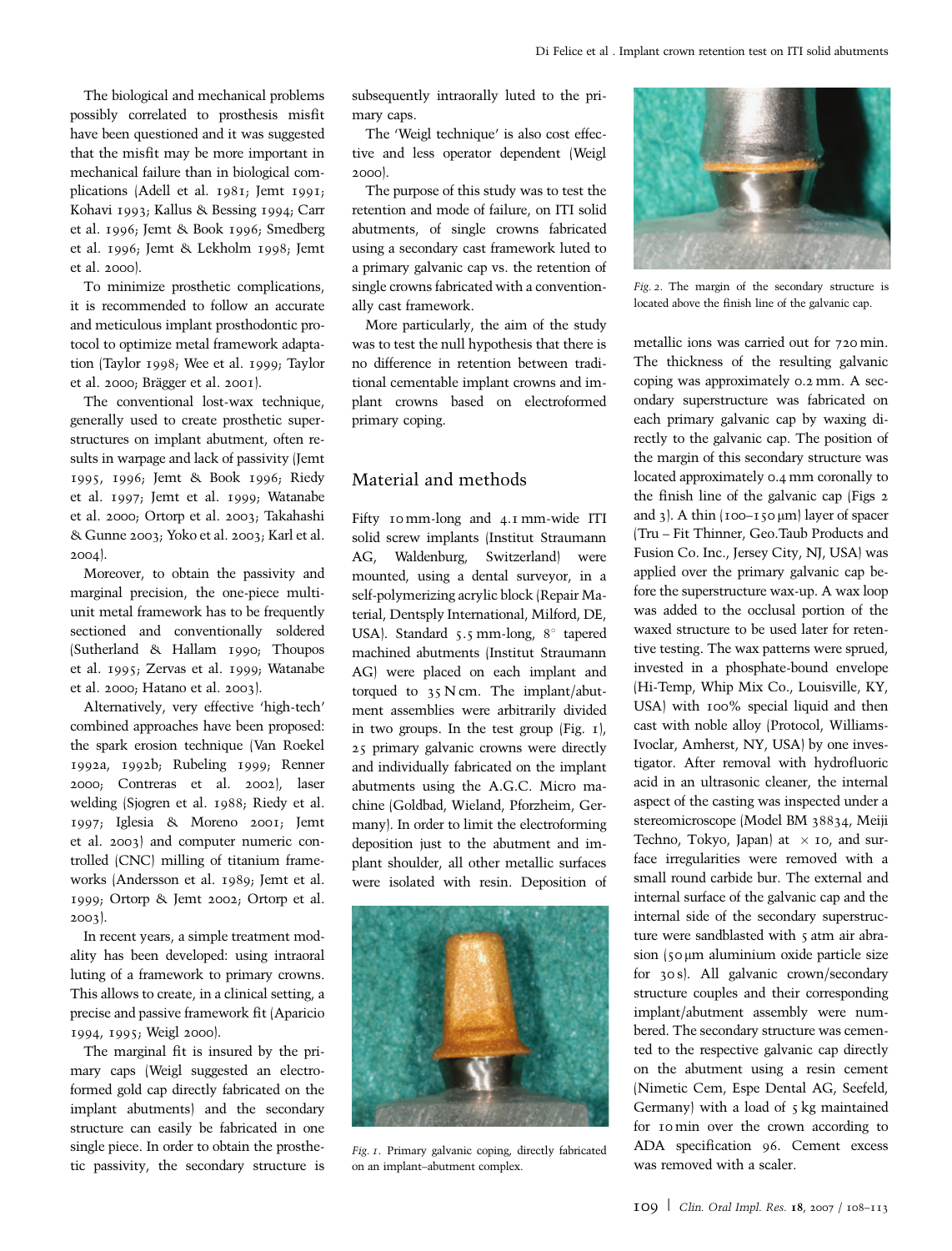

Fig. 4. Control group.

In the control group 25 cast crowns (Fig. 4) were made using prefabricated burn-out caps (Institut Straumann AG). A loop of wax was added to the occlusal surface of the caps to allow for the subsequent retention test. All plastic caps were invested, cast, disinvested and inspected using the same procedure and materials as described for the secondary structures in the test group. Each implant/abutment assembly and corresponding cast crown were numbered. All laboratory procedures were performed by one investigator.

All crowns (test and control) were cemented onto the respective implant/abutment assemblies using a resin cement (Panavia 21, Kuraray Medical Inc., Kurashiki, Okayama, Japan). During cementation, a load of 5 kg was maintained for 10 min over the crown according to ADA specification 96. Mixing and cementing procedures were carried out at room temperature by one investigator. Afterwards, the cemented implant–abutment–casting complexes were stored for  $24 h$  at  $37^{\circ}$ C in a 100% humidity environment.

Specimens were then subjected to a pullout test using an universal testing machine (Fig.  $\varsigma$ ) at a crosshead speed of 0.5 mm/min (Model 4204, Instron Engineering Corp., Canton, MA, USA). The load required to dislodge each coping was recorded, and the



Fig. 5. Sample placed in the Instron universal testing machine for the pull-out test.

Table 1. Mean values and standard deviations of loads required to de-cement copings

| Group       | Mean (kgf) | Standard<br>deviation |
|-------------|------------|-----------------------|
| Control     | 44.03      | $+9.45$               |
| <b>Test</b> | 67.26      | $+16.61$              |



Fig. 6. Separation always occurred at the abutment– galvanic cap interface.

mean values for each group were calculated. Retention values were analyzed using the ANOVA test. Statistical significance was set at  $P \le 0.05$ .

## Results

Retention values are shown in Table 1. The test group showed a mean retention value higher (67.26  $\pm$  16.61 kgf) than that of the control group  $(44.03 \pm 9.45 \text{ kgf})$ , and the difference was significantly different.

All samples in the test group showed a separation at the abutment–galvanic cap interface, and no cement failures have been observed at the galvanic cap–superstructure interface (Fig. 6).

### Discussion

Long term success of implant therapy may require a dynamic equilibrium between biologic and mechanical factors.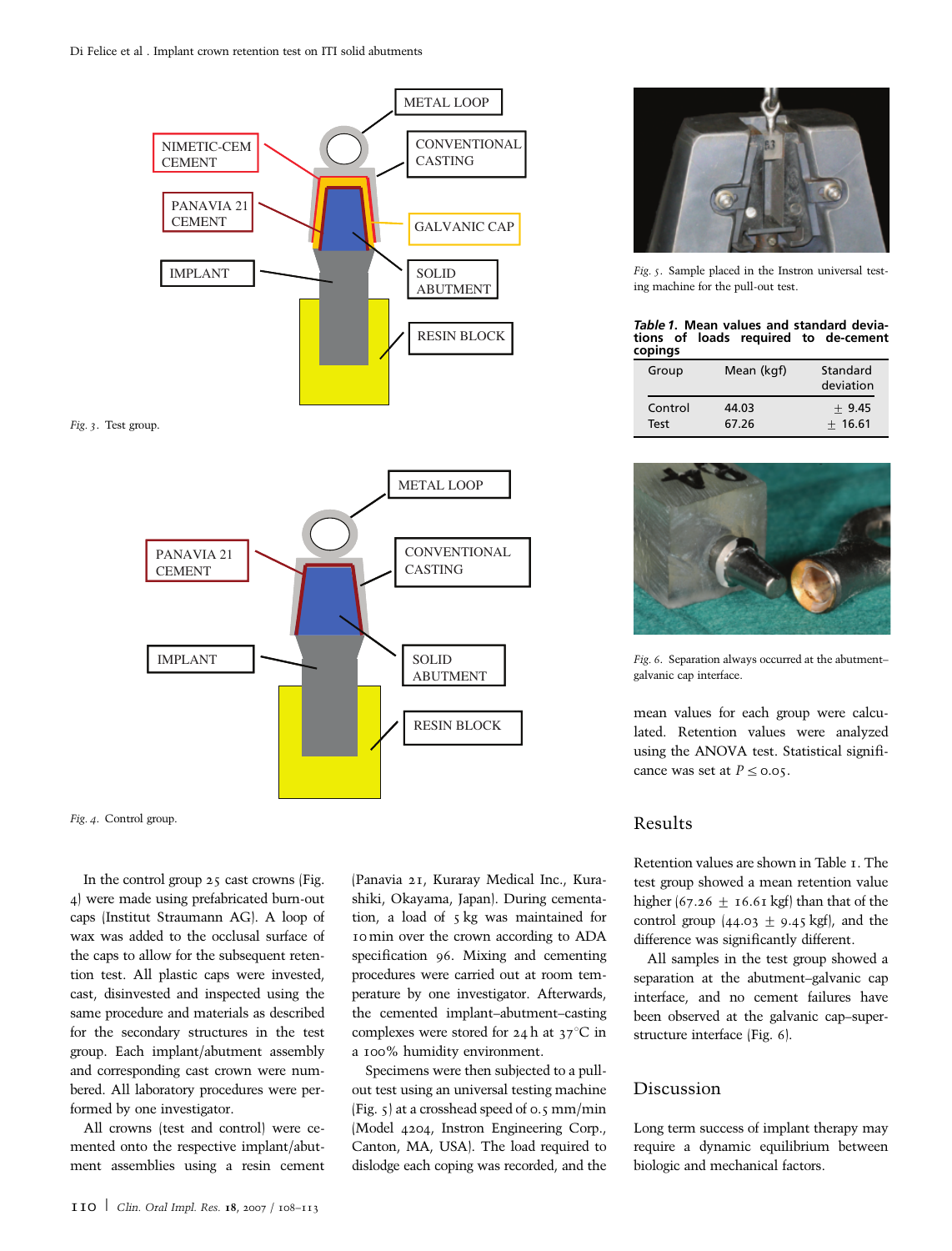Despite existing controversies over methods for evaluating implant framework fit (Kan et al. 1999), and also over the amount of misfit and consequential strain that can be tolerated without adverse effects (Klineberg and Murray 1985; Jemt & Book 1996), the biological and mechanical problems possibly correlated to fixed prosthesis misfit have been questioned (Adell et al. 1981; Jemt 1991; Kohavi 1993; Kallus & Bessing 1994; Carr et al. 1996; Jemt & Book 1996; Smedberg et al. 1996; Jemt & Lekholm 1998; Jemt et al. 2000).

In animal models (baboons, rabbits) and in human clinical studies, misfit does not seem to jeopardize osseointegration per se (Kallus & Bessing 1994; Carr et al. 1996; Jemt & Book 1996; Jemt et al. 2000).

Failure to achieve passivity and marginal precision, and subsequent stress on implant components (Smedberg et al. 1996; Kunavisarut et al. 2002; Karl et al. 2004), has been indicted as an etiologic factor in prosthetic complications such as mechanical fatigue fractures (Adell et al. 1981; Kohavi 1993), and screw loosening (Kallus & Bessing 1994). This often results in time consuming and cost repairs (Brägger 1999; Pjetursson et al. 2004). Consequently it has been suggested that a precise and passive fit between implant and metal framework may be necessary to ensure a satisfactory long-term clinical outcome (Kallus & Bessing 1994; Jemt & Book 1996; Wee et al. 1999; Taylor et al. 2000; Brägger et al. 2001).

The cause of an ill-fitting implant framework is multifactorial and may be determined by one or a combination of the following different factors: machining tolerance of implant components provided by the manufacturer (Ma et al. 1997), impression material (Wee 2000), implant impression technique (Assif et al. 1999; Vigolo et al. 2003; Naconecy et al. 2004), die material accuracy and the master cast technique (Wise 2001; Wee et al. 2002).

The conventional lost-wax techniques that are used to create implant-supported prosthetic superstructures may be inadequate in meeting the requirements of passive and precise fit (Jemt 1995, 1996; Jemt & Book 1996; Riedy et al. 1997; Jemt et al. 1999; Watanabe et al. 2000; Ortorp et al. 2003; Takahashi & Gunne 2003; Karl et al. 2004). Sectioning and subsequently traditional welding techniques are frequently employed to improve the cast accuracy and to reduce the stress, but a perfect marginal closure and a total passive fit cannot always be obtained (Jemt 1995; Clelland et al. 1996; Zervas et al. 1999; Watanabe et al. 2000).

Sectioning and traditional welding techniques are time consuming, and expensive, and they may reduce the mechanical performances of the prosthesis (Vallittu 1997; Watanabe et al. 1997). More recently, sophisticated and effective methods transferred from industrial technology to dentistry have been proposed to minimize misfit of the framework; they include laser-welding (Sjogren et al. 1988; Riedy et al. 1997; Iglesia & Moreno 2001; Jemt et al. 2003), spark erosion techniques (Van Roekel 1992a, 1992b; Rubeling 1999; Renner 2000; Contreras et al. 2002) and CNC milling of titanium frameworks (Andersson et al. 1989; Jemt et al. 1999; Ortorp & Jemt 2002). Some of these procedures can be combined and they are able to create more precise frameworks, without the utilization of the lost-wax method (Riedy et al. 1997; Ortorp et al. 2003; Takahashi & Gunne 2003). Most of these techniques require costly equipments and are often complex; not infrequently the final cost of the restorations is increased (Contreras et al. 2002).

A simple, cheap and effective method of making lost-wax framework prostheses with a passive and accurate circular fit has been proposed by some authors (Aparicio 1994, 1995; Watanabe et al. 2000; Weigl 2000; Karl et al. 2004). They suggest the fabrication of a secondary lost-waxed structure to be luted, with a resin composite cement, to individual primary copings, previously manufactured on each single abutment.

Inaccuracies that may occur during the clinical and laboratory procedures are presumed eliminated by the luting process of the secondary superstructure to the primary copings.

Such luted FPDs showed less stress, than conventional cast suprastructures (Watanabe et al. 2000; Karl et al. 2004).

The technique proposed by Weigl (2000) suggested the fabrication of primary copings directly on single abutments by an electroforming galvanic process.

The electroforming technology involves the electrolytic deposition of gold ions. The major advantage of the galvanic process is its simplicity, improved marginal precision, biocompatibility and resulting cost effectiveness (Vence 1997).

The location of the junction between the primary galvanic coping and the secondary structure is approximately 0.4 mm above the finish line of the galvanic cap. Thus, as indicated by Weigl, the secondary structure can easily be fabricated in one single piece considering that the final marginal accuracy of the entire structure is determined by the primary galvanic coping.

Weigl suggested 'a slight horizontal play' between the framework and the primary copings and, consequently, a lower precision can be accepted for the cast metal superstructure.

There are no in vitro or clinical studies in the literature to date that evaluate this innovative technique on ITI prosthetic components.

In this in vitro comparative study on ITI solid abutments, the crowns performed with the 'Weigl approach' showed highest retention values (pull-out test) compared with 'conventional' cast crowns. This may be a consequence of the surface roughness created by sandblasting the internal portion of the galvanic cap (Squier et al. 2001).

One of the most critical points of this approach is the mechanical stability between the primary galvanic crown and the secondary superstucture.

In our study all the separations in the test group occurred at the interface between galvanic caps and abutments and never between the electroformed primary cap and the secondary superstructure. This may be explained either by the retentive ability of the roughened external surface of the galvanic cap and/or the internal portion of the secondary superstructure (Squier et al. 2001), and/or by the use of a specific composite cement (Nimetic Cem), especially developed to lute telescopic or conical crowns to a cast framework.

The retention values showed by the control group are similar to the findings of Mansour et al. (2002) as expected by the conformity of the protocol.

# Conclusions

A simple, cost-effective, non-operator-dependent method able to perform lost-wax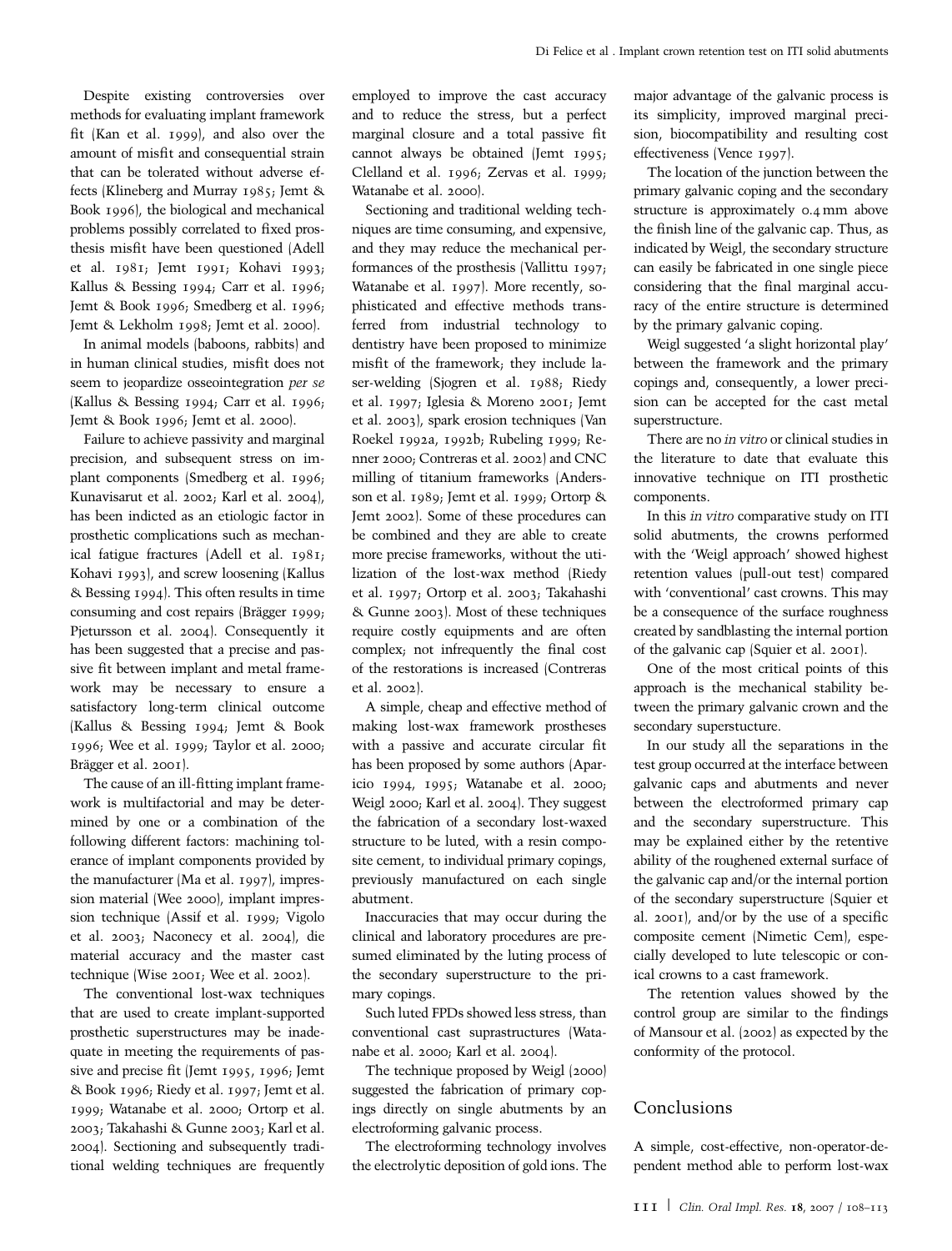frameworks which are precise and passive on implants is desirable in dental practice.

FPDs fabricated with separately cast superstructures luted to primary copings manufactured on implant abutments caused significantly lower stress than those developed using one piece cast or cast-split soldering (Watanabe et al. 2000; Karl et al. 2004).

Weigl 2000 stated that direct electroformed primary caps intraorally joined with a secondary lost-waxed superstructure can provide a passive and precise fit of an implant supported prosthesis.

The retention values associated with this prosthetic alternative approach on ITI solid abutments have not been reported in the literature.

Within the limitation of our in vitro study, the results suggest that, on single crowns, this prosthetic option is superior in the retentive performance compared with a conventional cast framework, and no separation occurred between the electroformed (galvanic) primary coping and the secondary superstructure.

## References

- Adell, R., Lekholm, U., Rockler, B. & Branemark, P.I. (1981) A 15-year study of osseointegrated implants in the treatment of the edentulous jaw. International Journal of Oral Surgery 10: 387–416.
- Andersson, M., Bergman, B., Bessing, C., Ericson, G., Lundquist, P. & Nilson, H. (1989) Clinical results with titanium crowns fabricated with machine duplication and spark erosion. Acta Odontology Scandinavian 47: 279–286.
- Aparicio, C. (1994) A new method to routinely achieve passive fit of ceramometal prostheses over Branemark osseointegrated implants: a twoyear report. International Journal of Periodontics and Restorative Dentistry 14: 404–419.
- Aparicio, C. (1995) A new method for achieving passive fit of an interim restoration supported by Branemark implants: a technical note. International Journal of Oral  $\Theta$  Maxillofacial Implants 10: 614–618.
- Assif, D., Nissan, J., Varsano, I. & Singer, A. (1999) Accuracy of implant impression splinted techniques: effect of splinting material. International Journal of Oral & Maxillofacial Implants 14: 885–888.
- Brägger, U. (1999) Quality assurance in dentistry. Schweiz Monatsschr Zahnmed 2: 300–302.
- Brägger, U., Aeschlimann, S., Burgin, W., Hammerle, C.H. & Lang, N.P. (2001) Biological and technical complications and failures with fixed partial dentures (FPD) on implants and teeth after four to five years of function. Clinical Oral Implants Research 12: 26–34.

Further in vitro and in vivo study are needed to validate this innovative prosthetic method on ITI planning in ordinary practice.

Acknowledgements: This research was supported by a grant of the ITI Foundation for the Promotion of Implantology. The authors express their gratitude to Dr Marco Corso for his assistance in the preparation of this article.

#### 要旨

目的:本インビトロ研究の目的は、ITI 充 実型アバットメントにおいて、電鋳したー 次コーピングに二次鋳造上部構造をセメン ト合着するという新規の補綴方法を用いて 製作した単冠の維持力を測定することであ った。

材料と方法: 50本の4.1mm径標準 ITI インプラントに5. 5mm高の ITI 機械研 磨アバットメントを装着し、アクリル・レジ ンにマウントした。インプラント/アバッ トメントの複合体を、無作為に以下の2群 に振り分けた;試験群は、一次ガルバニッ ク・キャップをインプラント・アバットメ

- Carr, A.B., Gerard, D.A. & Larsen, P.E. (1996) The response of bone in primates around unloaded dental implants supporting prostheses with different levels of fit. Journal of Prosthetic Dentistry 76: 500–509.
- Clelland, N.L., Carr, A.B. & Gilat, A. (1996) Comparison of strains transferred to a bone simulant between as-cast and postsoldered implant frameworks for a five-implant-supported fixed prosthesis. Journal of Prosthodontics 5: 193-200.
- Clelland, N.L., Papazoglou, E., Carr, A.B. & Gilat, A. (1995) Comparison of strains transferred to a bone simulant among implant overdenture bars with various levels of misfit. Journal of Prosthodontics 4: 243–250.
- Contreras, E.F., Henriques, G.E., Giolo, S.R. & Nobilo, M.A. (2002) Fit of cast commercially pure titanium and Ti-6Al-4 V alloy crowns before and after marginal refinement by electrical discharge machining. Journal of Prosthetic Dentistry 88: 467–472.
- Hatano, N., Yamaguchi, M., Suwa, T. & Watanabe, K. (2003) A modified method of immediate loading using Branemark implants in edentulous mandibles. Odontology 91: 37–42.
- Iglesia, M.A. & Moreno, J. (2001) A method aimed at achieving passive fit in implant prostheses: case report. International Journal of Prosthodontics 14: 570–574.
- Jemt, T. (1991) Failures and complications in 391 consecutively inserted fixed prostheses supported by Branemark implants in edentulous jaws: a study of treatment from the time of prosthesis

ントに直接装着し (A.G.C Micro machine)、 貴金属合金で鋳造した二次上部構造を各一 次ガルバニック・キャップにレジン・セメ ントで合着した(Nimetic Cem)。対照群は、 既製の焼却用キャップを用いて、メタルの フレームワークを製作した。試験群と対照 群のクラウンは、レジン·セメント (Panavia 21) を用いて合着した。24時 間37℃で保存した後、Instron universal 試験機を用いて標本の引き抜き試験を行っ た。各標本を脱離させるのに要した荷重と 個々の破折(脱離)の様式を記録した。脱 離時の平均荷重と標準偏差は、ANOVA を 用いて分析した。統計学的有意差はp≦0. 05と設定した。

結果:脱離時荷重の維持力 (±SD) は、試 験群では67.26 (±16.61)、対照 群では44.03 (±9.45)であった。 試験群では電鋳めっきした一次キャップと 二次上部構造の間での分離は生じなかった。 結論:これらの結果は、同補綴方法は従来 の鋳造フレームワークに比べ維持力が優れ ていることを示した。同新規の方法のもう 一つの臨床的長所は、完全な受動適合性を 付与できる点である。複数歯の修復治療の 条件下でさらなるインビトロとインビボ研 究を行い、同補綴治療のコンセプトを広く 検証する必要がある。

placement to the first annual checkup. International Journal of Oral  $\Theta$  Maxillofacial Implants 6: 270–276.

- Jemt, T. (1995) Three-dimensional distortion of gold alloy castings and welded titanium frameworks. Measurement of the precision of fit between completed implant prostheses and the master casts in routine edentulous situation. Journal of Oral Rehabilitation 22: 557–564.
- Jemt, T. (1996) In vivo measurements of precision of fit involving implant-supported prostheses in the edentulous jaw. International Journal of Oral  $\oplus$ Maxillofacial Implants 11: 151-158.
- Jemt, T., Back, T. & Petersson, A. (1999) Precision of CNC-milled titanium frameworks for implant treatment in the edentulous jaw. International Journal of Prosthodontics 12: 209– 215.
- Jemt, T. & Book, K. (1996) Prosthesis misfit and marginal bone loss in edentulous implant patients. International Journal of Oral & Maxillofacial Implants 11: 620-625.
- Jemt, T., Henry, P., Linden, B., Naert, I., Weber, H. & Wendelhag, I. (2003) Implant-supported laserwelded titanium and conventional cast frameworks in the partially edentulous law: a 5-year prospective multicenter study. International Journal of Prosthodontics 16: 415–421.
- Jemt, T. & Lekholm, U. (1998) Measurements of bone and frame-work deformations induced by misfit of implant superstructures. A pilot study in rabbits. Clinical Oral Implants Research 9: 272–280.